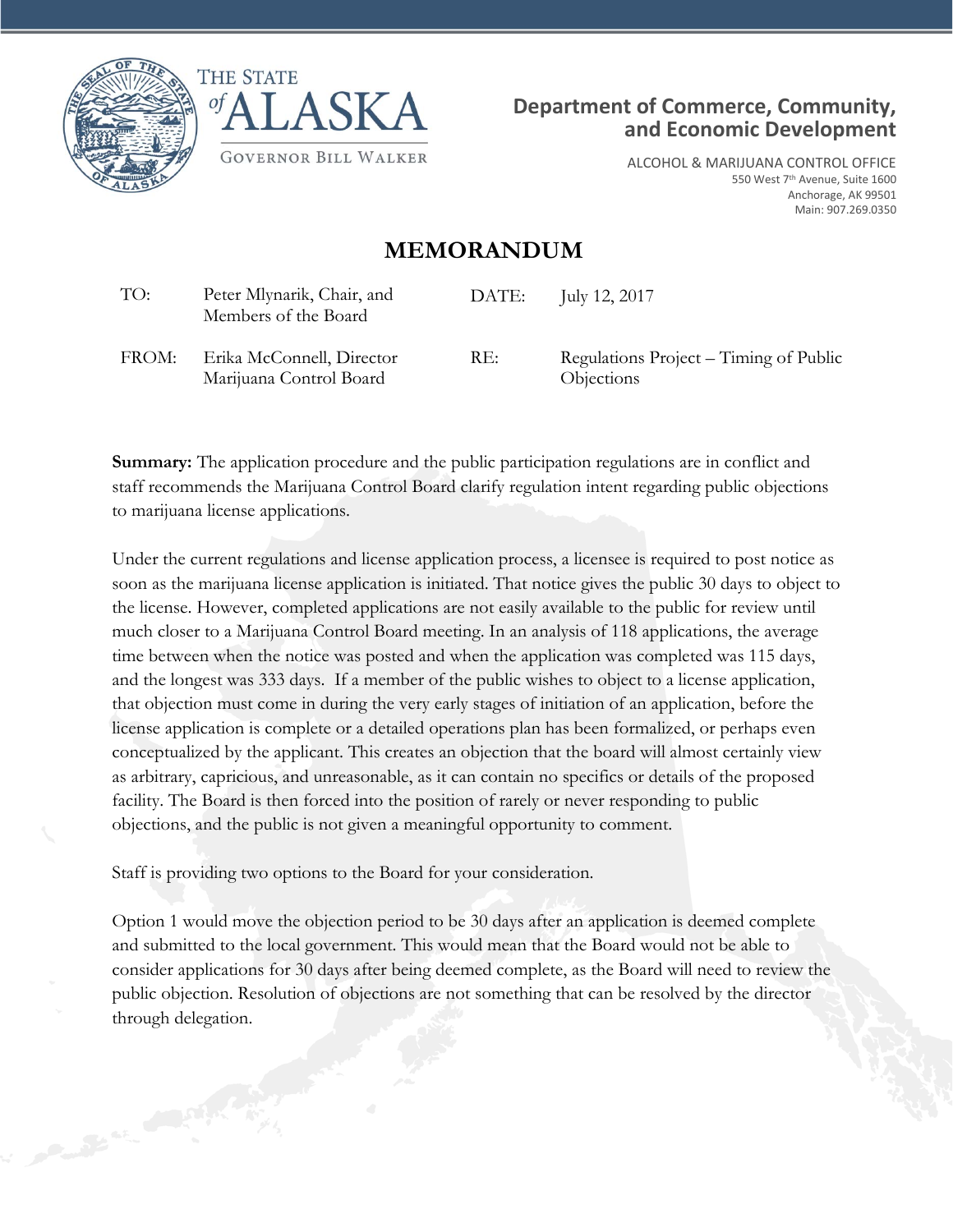Option 2 changes the regulations to mirror the alcohol licensing regulations, which allow the public to submit an objection without a deadline. The Board would have the discretion to hold a public hearing if the Board felt one was warranted due to the objection(s).

**Recommendation:** Choose a version and put out for public comment.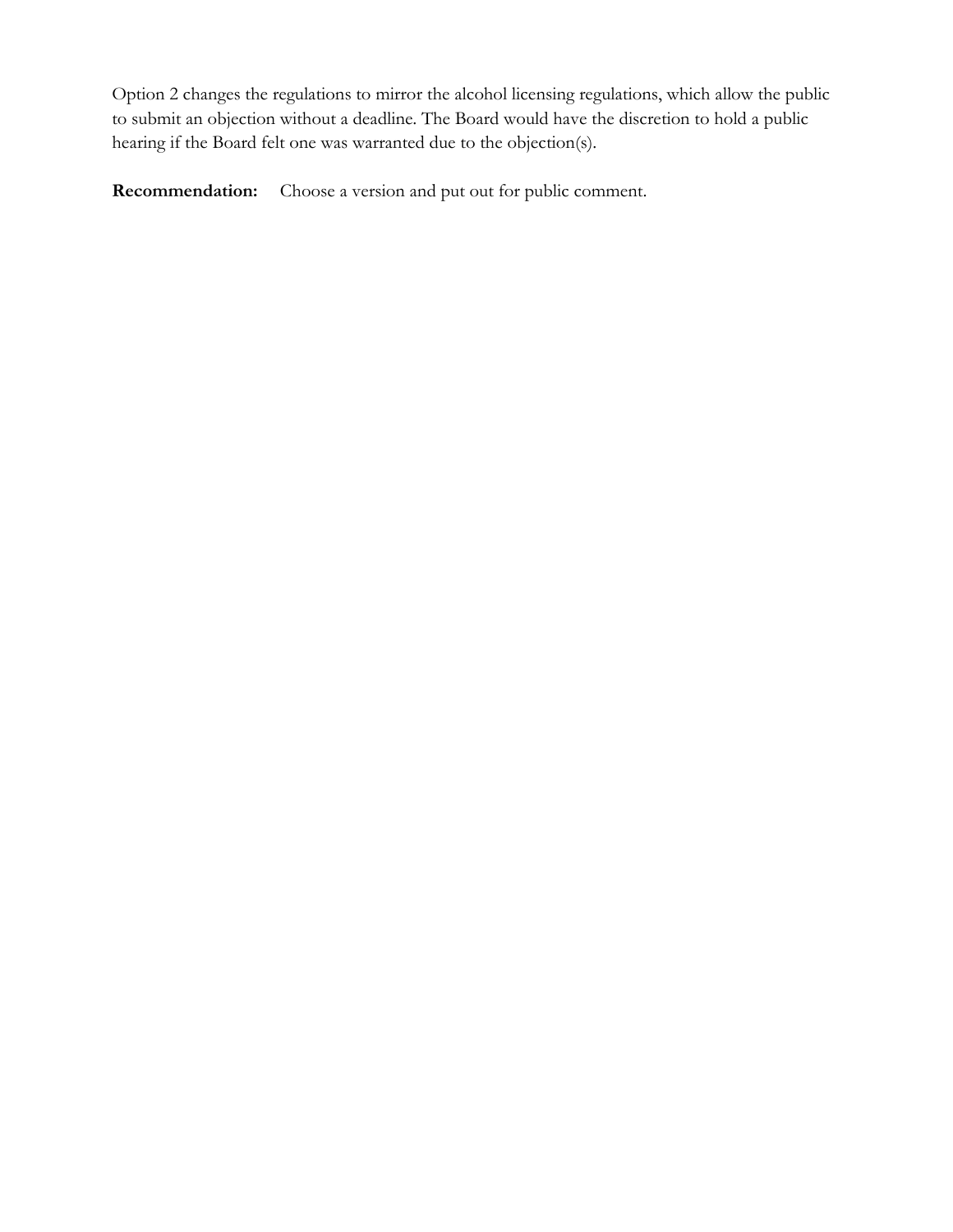## (Words in **boldface and underlined** indicate language being added; words [CAPITALIZED AND BRACKETED] indicate language being deleted.)

3 AAC 306.065 is amended to read:

A person may object to an application for a new license, renewal of a license, or transfer of a license to another person by submitting a written statement of reasons for the objection to the board and the applicant **not later than 30 days after the director has determined the application is complete and has given written notice to the local government according to 3 AAC 306.025.** [NOT LATER THAN 30 DAYS AFTER NOTICE OF THE APPLICATION, BUT NOT LATER THAN THE DEADLINE FOR OBJECTIONS STATED IN A POSTED OR PUBLISHED NOTICE OF THE APPLICATION]. The objection must be sent to the applicant at the mailing address or electronic mail address provided in the notice of application **and also to the Alcohol and Marijuana Control Office**. If the board determines to conduct a public hearing under this section, an interested person may give oral testimony at the public hearing.